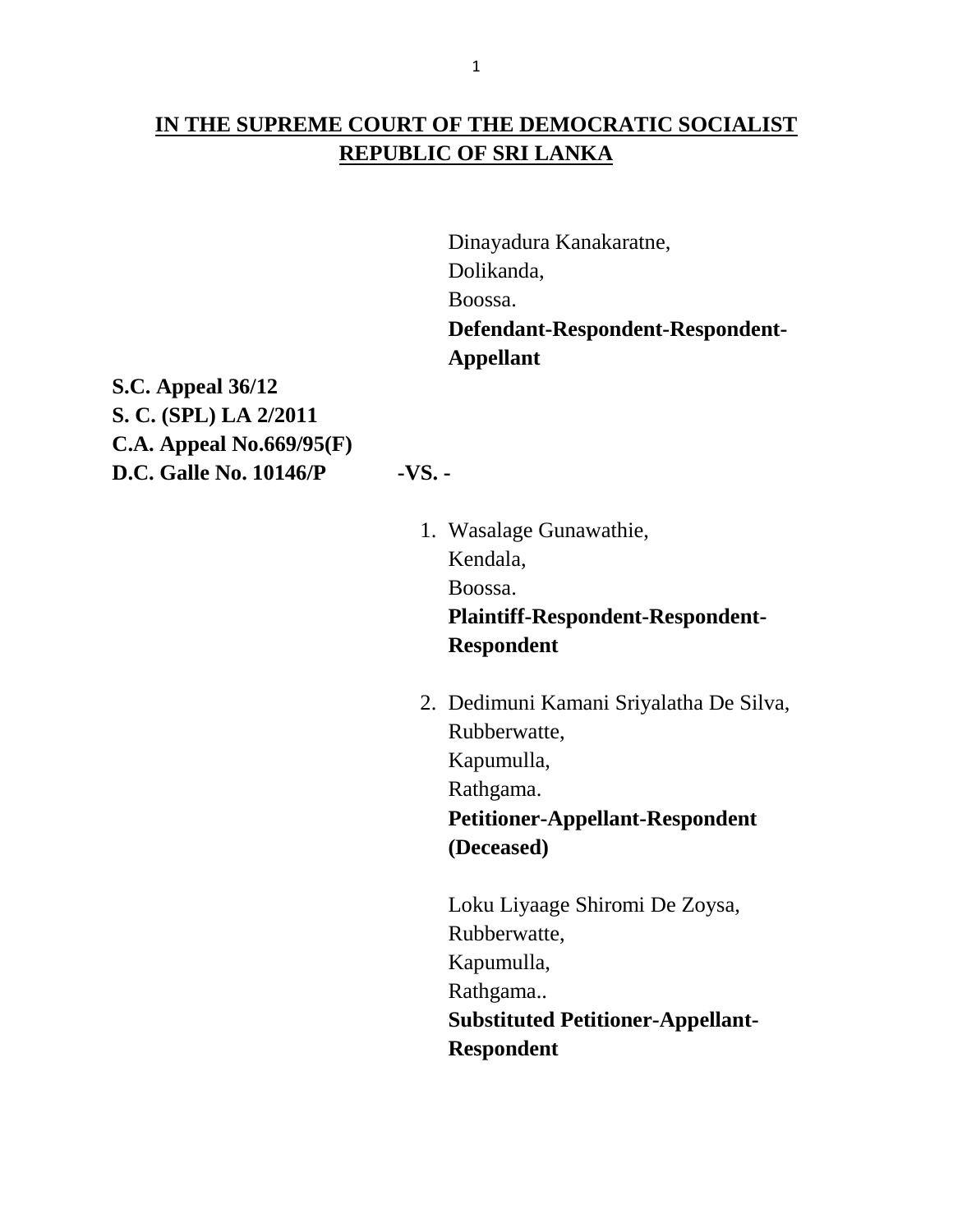| <b>BEFORE</b>                      | $\ddot{\phantom{a}}$ | SISIRA J DE ABREW J.<br><b>ANIL GOONARATNE J.</b><br>K.T.CHITRASIRI J.                                                           |
|------------------------------------|----------------------|----------------------------------------------------------------------------------------------------------------------------------|
| <b>COUNSEL</b>                     | $\ddot{\cdot}$       | D.M.G.Dissanayake with B.C.Balasuriya for the<br>Defendant-Respondent-Respondent-Appellant                                       |
|                                    |                      | S.S.Sahabandu P.C. with Saliya Mathew instructed by<br>Nirma Karunarathne for the substituted Petitione-<br>Appellant-Respondent |
| <b>ARGUED ON</b>                   |                      | : 11.11.2016                                                                                                                     |
| <b>WRITTEN</b><br>SUBMISSIONS ON : |                      | : 16.12.2016 by the Defendant-Appellant<br>16.12.2016 by the Petitioner-Respondent                                               |
| DECIDED ON                         |                      | : 17.03.2017                                                                                                                     |

## **Chitrasiri J**

This is an Appeal filed by the Defendant-Respondent-Respondent-Appellant challenging the Judgment dated 29<sup>th</sup> November 2010 of the Court of Appeal. Decision of the Court of Appeal was to set aside the Interlocutory Decree dated 3<sup>rd</sup> May 1995, entered by the learned District Judge in Galle. This Court, upon considering the application for leave, granted Special Leave to proceed on the 14<sup>th</sup> February 2012, on the following question of Law:

*"Has the Court of Appeal overlooked the vital fact that the Interlocutory Order in issue was made having adjudicated the 2nd Respondent's application for intervention and that, there was no right of appeal against such an Order?"*

2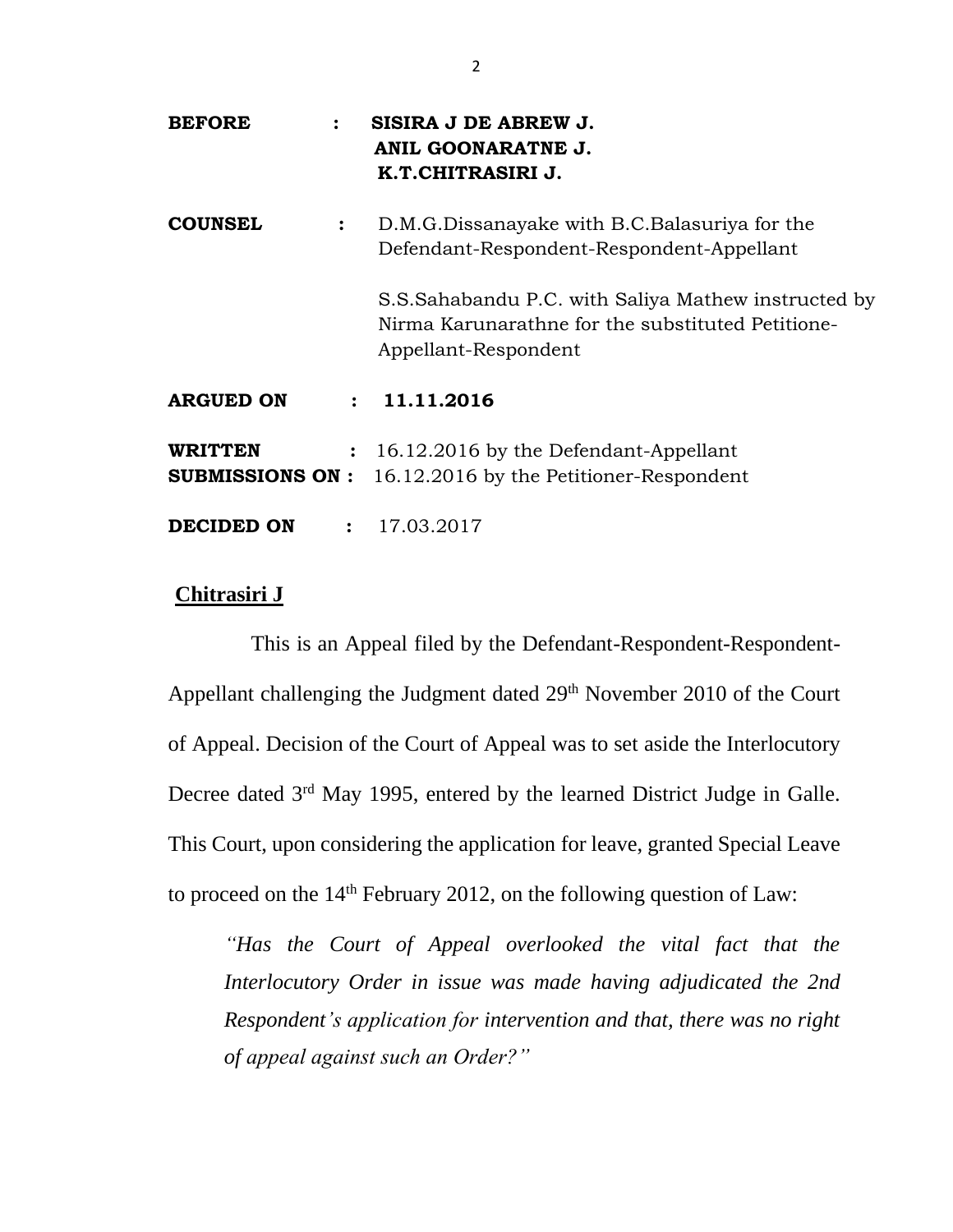The 2nd Respondent mentioned in the aforesaid question of law is the Petitioner-Appellant-Respondent namely D.Kamani Sriyalatha De Silva (hereinafter referred to as the Petitioner). She made the application dated 07.11.1991 which was amended subsequently by the petition dated 20.05.1993, to have her intervened to the case and then to become a defendant to this action filed by the plaintiff-Respondent-Respondent-Respondent (hereinafter referred to as the Plaintiff). That application for intervention was dismissed by the learned District Judge stating that no such application could be entertained since the Interlocutory Decree had already been entered, by the time the application for intervention was made. Learned District Judge in her order dated 03.05.1995 also has highlighted the finality attached to such a decree, in support of her findings.

Therefore, it is clear that the aforesaid question of law had been framed to determine the right of a person to challenge the finality of an Interlocutory Decree entered, under and in terms of the Partition Law No.21 of 1977 as amended. To find the answer to this issue, it is necessary look at the entire scheme of the Partition Law.

Section 26 as well as Section 48 of the Partition Law confers finality to Interlocutory Decrees entered in a partition action. Accordingly, such a decree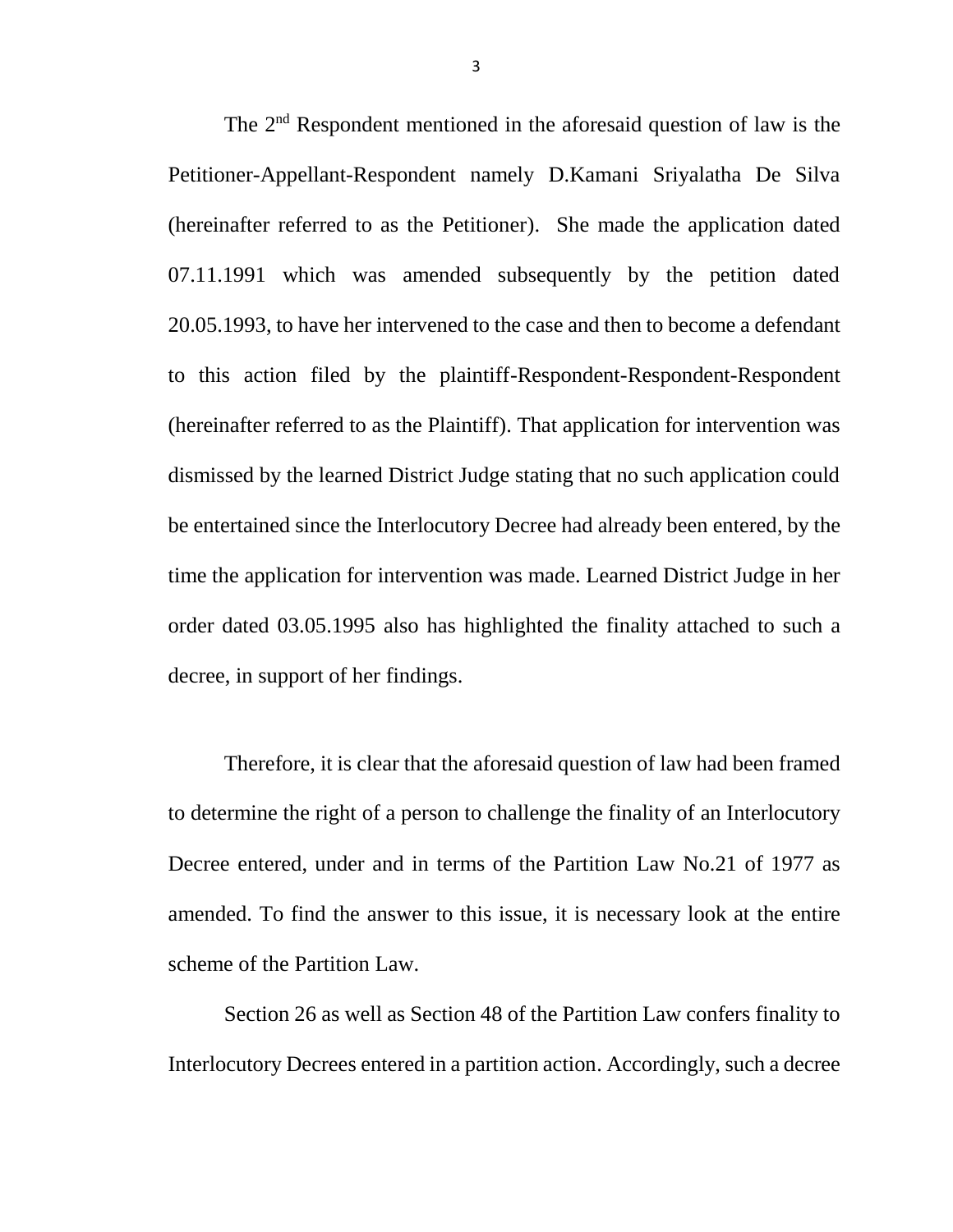becomes good and sufficient evidence of the title of any person as to any right, share or interest awarded to him and it will be considered as final and conclusive for all purposes against all persons whomsoever, whatever right, title or interest they have, or claim to have, in the land to which such a Decree relates. However, such finality would operate subject to the matters referred to in Section 48 of the Partition Law particularly to the matters in sub section 4 thereof. Therefore, it is clear that an Interlocutory Decree entered in a partition action binds the whole world subject to the matters referred to in Section 48 of the Partition law.

Aforesaid Section 48(4) of the Partition Law enumerates the instances whereby an Interlocutory Decree could be amended, modified or set aside in order to establish a right, title or interest claimed by a party, to the land subject to a partition action. Those instances are:

- **When a party** to a Partition action has not been served with summons; or
- **When a party** being a minor or a person of unsound mind, has not been duly represented by a guardian *ad litem*; or
- **When a party** who has duly filed his statement of claim and registered his address, fails to appear at the trial.

The above provisions in the Partition law show that only a party to a partition action is entitled to make an application under Section 48(4) of the

4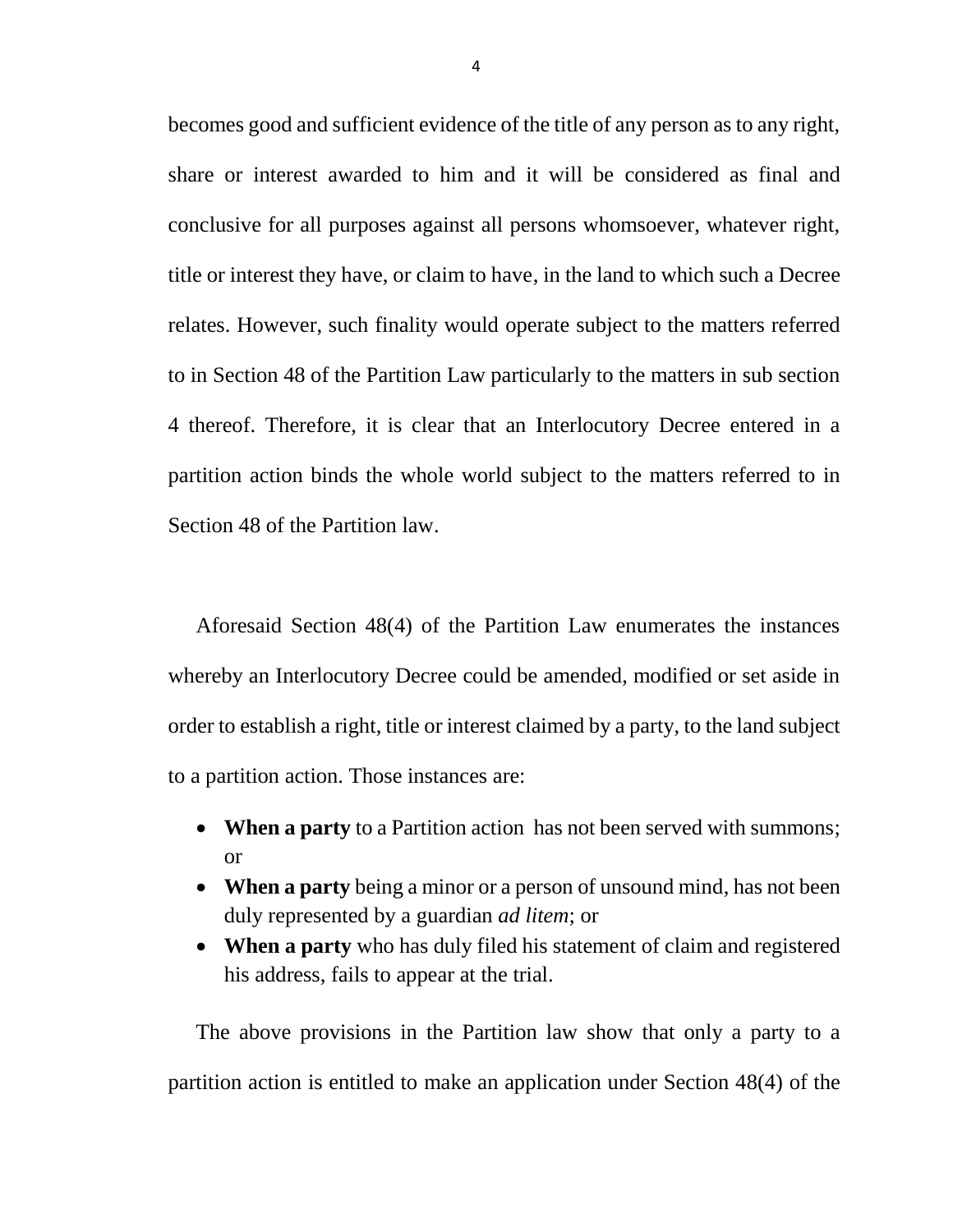Partition law. Admittedly, the Petitioner had not been added as a party in the plaint filed by the plaintiff-Respondent-Appellant (hereinafter referred to as the Plaintiff) and only the plaintiff and the defendant were remained as parties to the action until the interlocutory decree was entered. It had been entered on 21.03.1991, allocating  $1/18<sup>th</sup>$  share of the corpus to the plaintiff and the balance 17/18 shares to the defendant. It was so decided at a time the petitioner was not a party to the action.

The petitioner made her application to intervene to the action by her petition dated 07.11.1991. Then it became an application made after entering the Interlocutory Decree. Therefore, on the face of it, the petitioner had no right to make an application under Section 48(4) of the Partition law, to establish her rights to the land. Indeed, it is the rationale behind the decision of the learned District Judge.

When such finality is attached to an interlocutory decree, it is important and necessary, to ensure that all the steps that are to be taken before the decree is entered are compiled with in strict sense. Therefore, if the steps that are to be taken prior to the entry of the Interlocutory Decree had not been followed, then it becomes grave violation of the law. In such a situation, the provisions relating to the procedure to be adopted before entering the interlocutory decree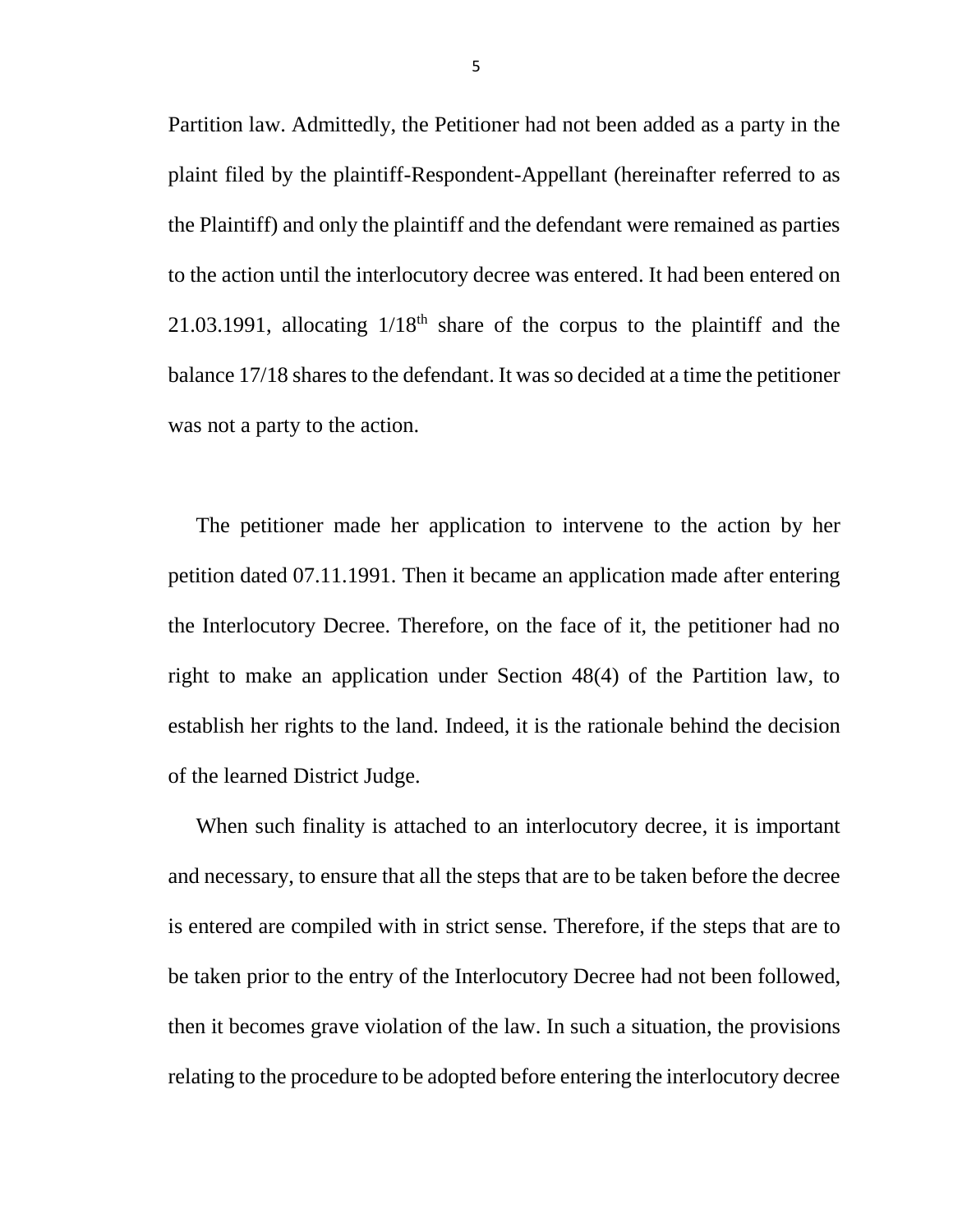are to be considered as mandatory. Violation of such mandatory provisions may even become committing fraud as far as the Partition law is concerned depending on the facts and circumstances of each case. If such a fraud is established, it is the duty of the Court to nullify the effect of an Interlocutory Decree notwithstanding the finality attached to Interlocutory Decrees.

Moreover, appellate courts are permitted to look at the issue as to the finality of decrees entered in a partition action under the proviso to Section 48(3) of the Partition Law in order to see the ends of justice. It gives power to the Appellate Court to exercise its revisionary power in order to make an order preventing injustice being caused to a person affected by an Interlocutory Decree. It reads as follows:

*48(3) The interlocutory decree and the final decree of partition entered in a partition action shall have the final and conclusive effect declared by subsection (1) of this section notwithstanding the provisions of section 44 of the Evidence Ordinance, and accordingly such provisions shall not apply to such decrees.*

*The powers of the Supreme Court by way of revision, and restitutio in integrum shall not be affected by the provisions of this subsection.* (emphasis added)

At this stage, it is relevant to refer to the following decision as well since it highlights the importance of the duty, casts upon a judge who decides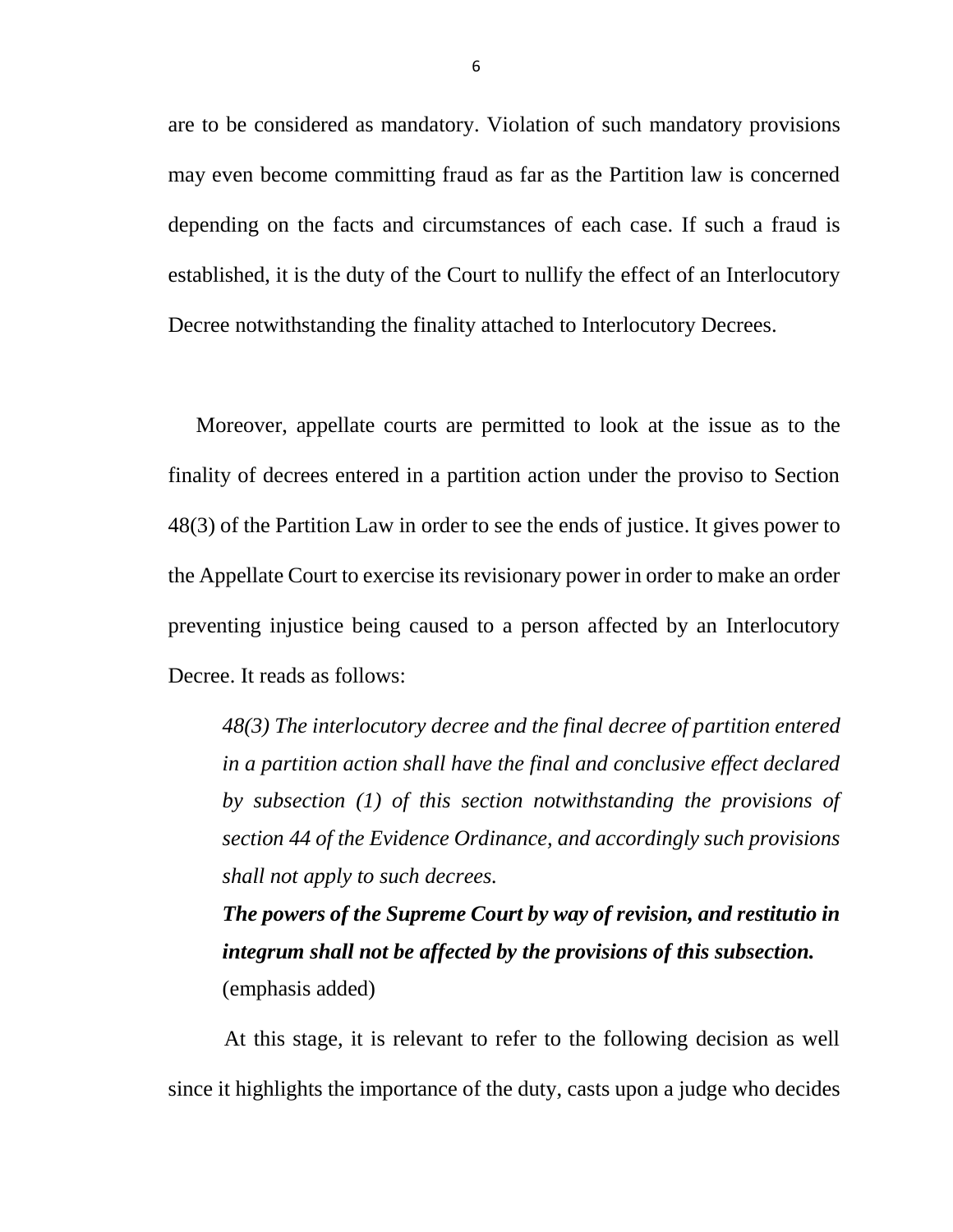a partition action. Privy Council, in the case of Mather Vs. Thamotharam Pillai [6 NLR 246] stated thus:

*"As collusion between parties to a partition action is always possible, and as in such a suit, the parties get their title from the decree of the court awarding them a definite piece of land, and as a decree for partition under section 9 of the ordinance is good and conclusive against all persons whomsoever, whatever their rights may be, whether they are parties to the suit or not, it appears to me that no loophole should be allowed to a judge by which he can avoid performing the duty cast expressly upon him by Ordinance."*

In the case of Mohamedaly Adamjee Vs. Hadad Sadeen [58 NLR 217] it was held as follows:

*"The facts of each case will indicate the manner in which the judge can best carry out his duty and their Lordships would not attempt to lay down a complete course of procedure for the trial judge to follow in every case."*

*"The trial judge should also investigate in sufficient detail the question of possession."*

Furthermore, when looking at the scheme of the Partition Law, it is significant to note that its provisions are specifically designed to ensure making every person who has any interest to the land, a party to a partition action. That is why steps, such as affixing notices on the land, beating of tom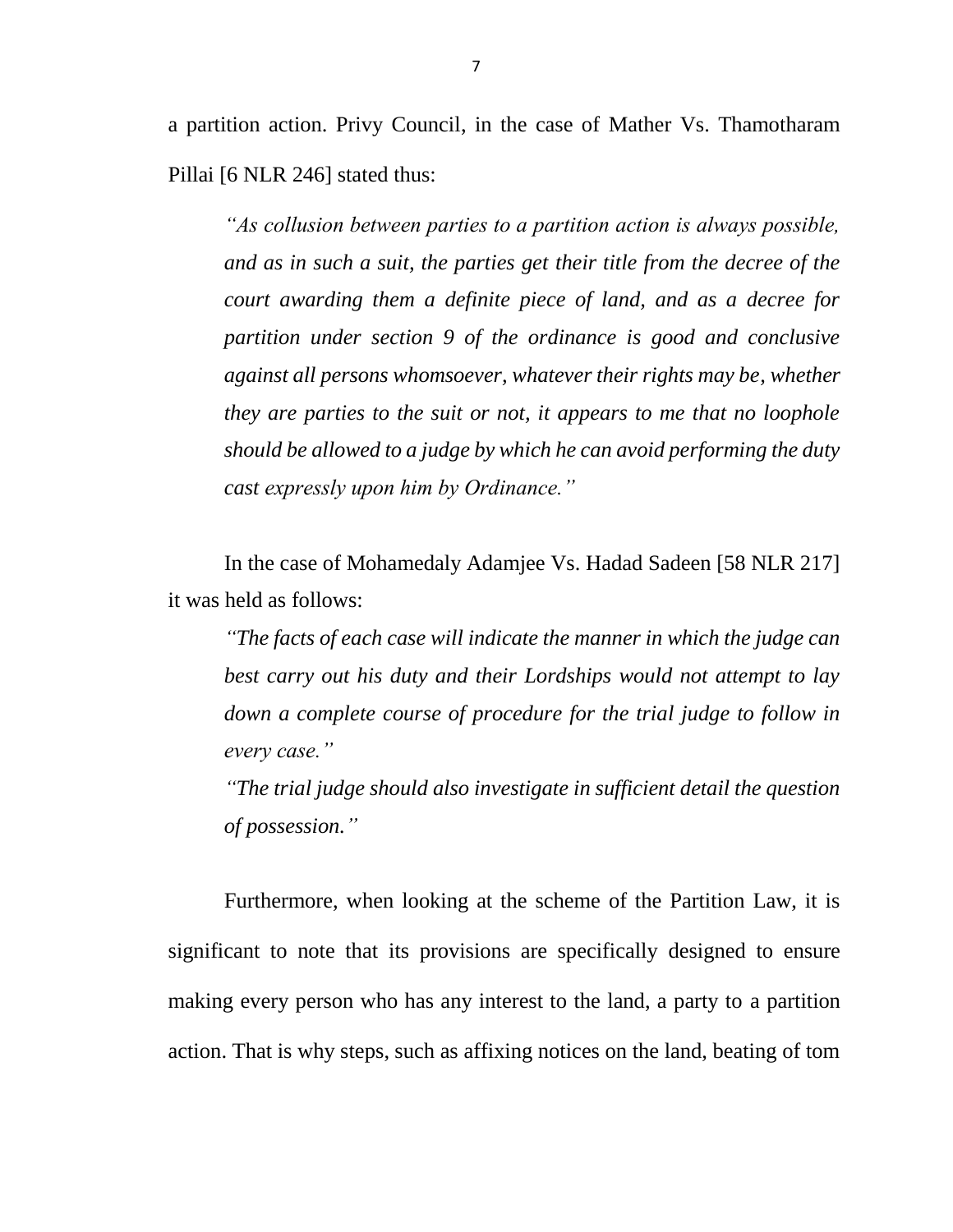toms, and giving notice by the surveyor himself, to the parties who claim rights when surveying the land are made mandatory.

Section 5 of the Partition Law too refers to such a requirement that is to be performed by the plaintiff and it stipulates thus:

*5. The plaintiff in a partition action shall include in his plaint as parties to the action all persons who, whether in actual possession or not, to his knowledge are entitled or claim to be entitled-*

*(a)to any right, share or interest to, of, or in the land to which the action relates, whether vested or contingent, and whether by way of mortgage, lease, usufruct, servitude, trust, life interest, or otherwise, or*

*(b)to any improvements made or effected on or to the land:*

Admittedly, the Plaintiff has failed to make the petitioner, a party to the action. The only defendant who was made, as a party to the case, up to the time the interlocutory decree was entered was the appellant D. Kanakaratne. Neither the plaintiff nor the Defendant-Appellant had taken steps to make the petitioner a party despite the fact that she had been living on this land since her birth up to now having built a dwelling house on the land. Her parents had been living there even before the petitioner was born. Her mother was the person who gifted the property in question to the petitioner by the Deed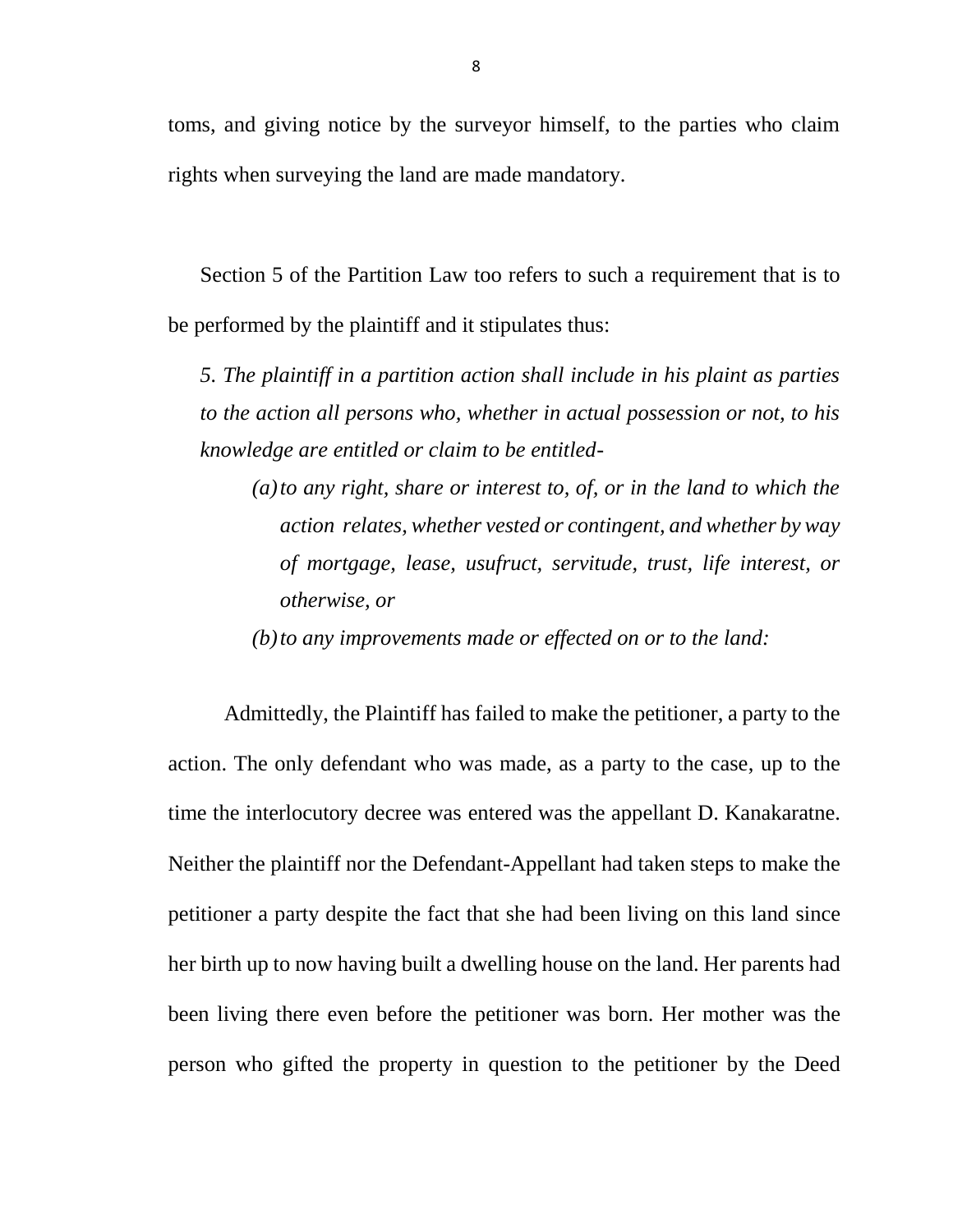marked P2, which had been executed on  $11<sup>th</sup>$  September 1964. Even thereafter she had continued to possess the land though several transactions affecting this land had taken place afterwards affecting this land.

In the Affidavit filed by the Petitioner Sriyalatha, she has stated that she had been living on this land since the day she was born. (vide Paragraph 2 of the Affidavit dated  $20<sup>th</sup>$  May 1993). She also has stated that neither the Plaintiff nor the Defendant Kanakaratne had any possession of the land at any given time. The said averment of the Petitioner Sriyalatha had not been disputed in the objections dated 21<sup>st</sup> October 1993 filed by the Plaintiff when she filed the counter objections to the application dated  $20<sup>th</sup>$  May 1993 of the Petitioner. Moreover, the Court Commissioner who carried out the preliminary survey has stated that the Petitioner Sriyalatha had claimed the buildings and the entire plantation found on the land when he surveyed the land on the  $27<sup>th</sup>$  August 1989. Therefore, it is abundantly clear that the Petitioner Sriyalatha had been living on the land for a long period, having possessed the plantation found thereon. Despite such a physical possession by the petitioner, the plaintiff has failed to make her a party to the action as required by Section 5 of the Partition Law. Certainly, it is a grave violation of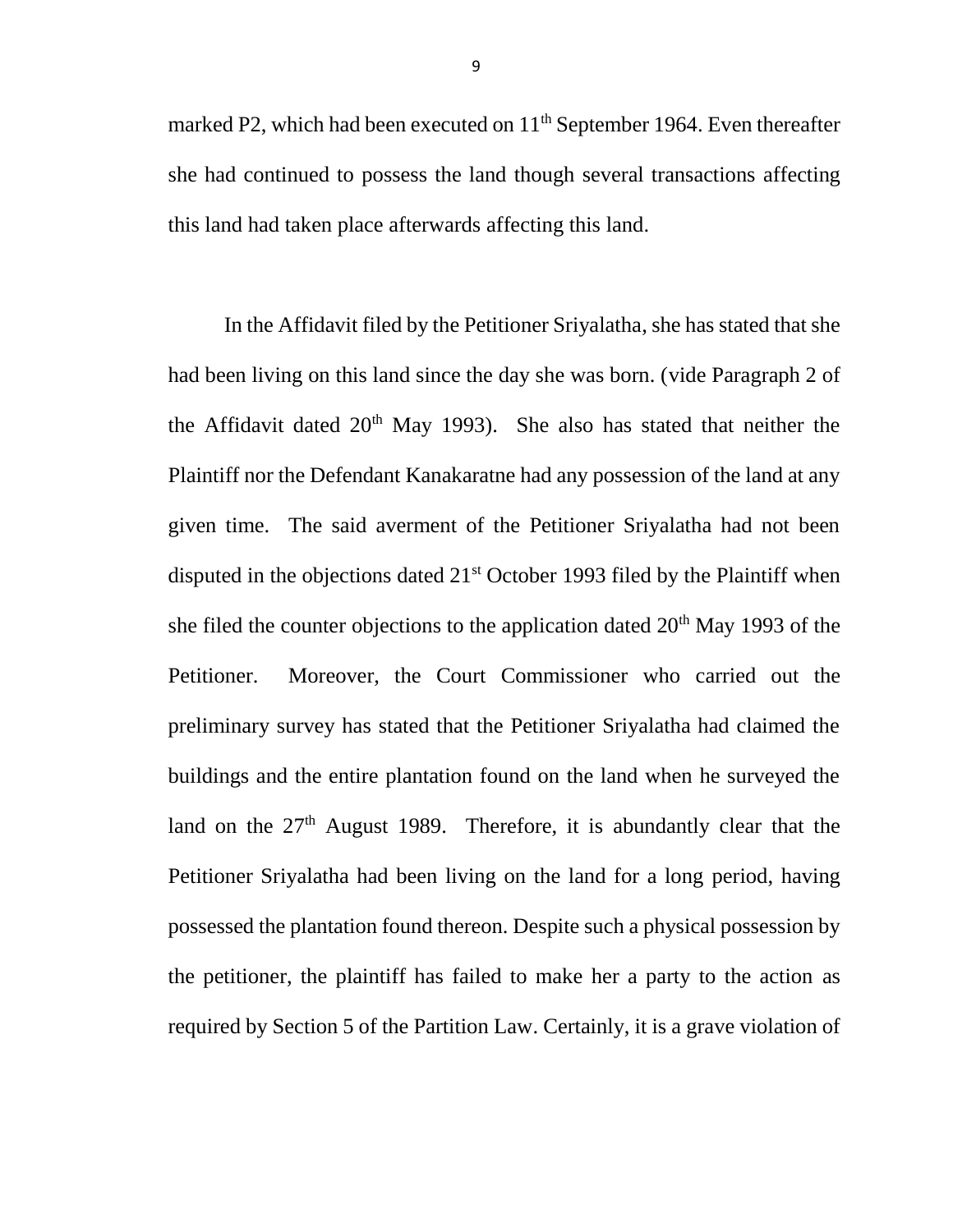Section 5 of the said Law. I believe such failure of the plaintiff amounts committing fraud on the petitioner.

Section 16(3) of the Partition law also stipulates that the Surveyor who was commissioned to survey the land shall serve notices to the persons who make a claim at the time he surveyed the land, requesting them to be present in Court in order to support their respective claims. In this instance, the surveyor has failed to serve such a notice to the Petitioner Sriyalatha at the time she made her claim before the commissioner, to entire improvements found thereon. It is a gross violation of Section 16(3) of the Partition Law. Issuing notices through courts at a subsequent time cannot cure the said violation of the Court Commissioner.

Sansoni C J in Siriwardena Vs. Jayasumana [59 NLR 400 at 401] stressed the importance of serving summons, having quoted the following statement of Greene M R in the case of Craig Vs. Kanseen. [1943 (1) A E R 108].

*"Failure to serve process, the service of process is required as a failure which goes to the root of our conceptions of the correct procedure in legislation. To say that an order of that kind is to be treated as a merely irregularity and not something affected as fundamental rise is in my*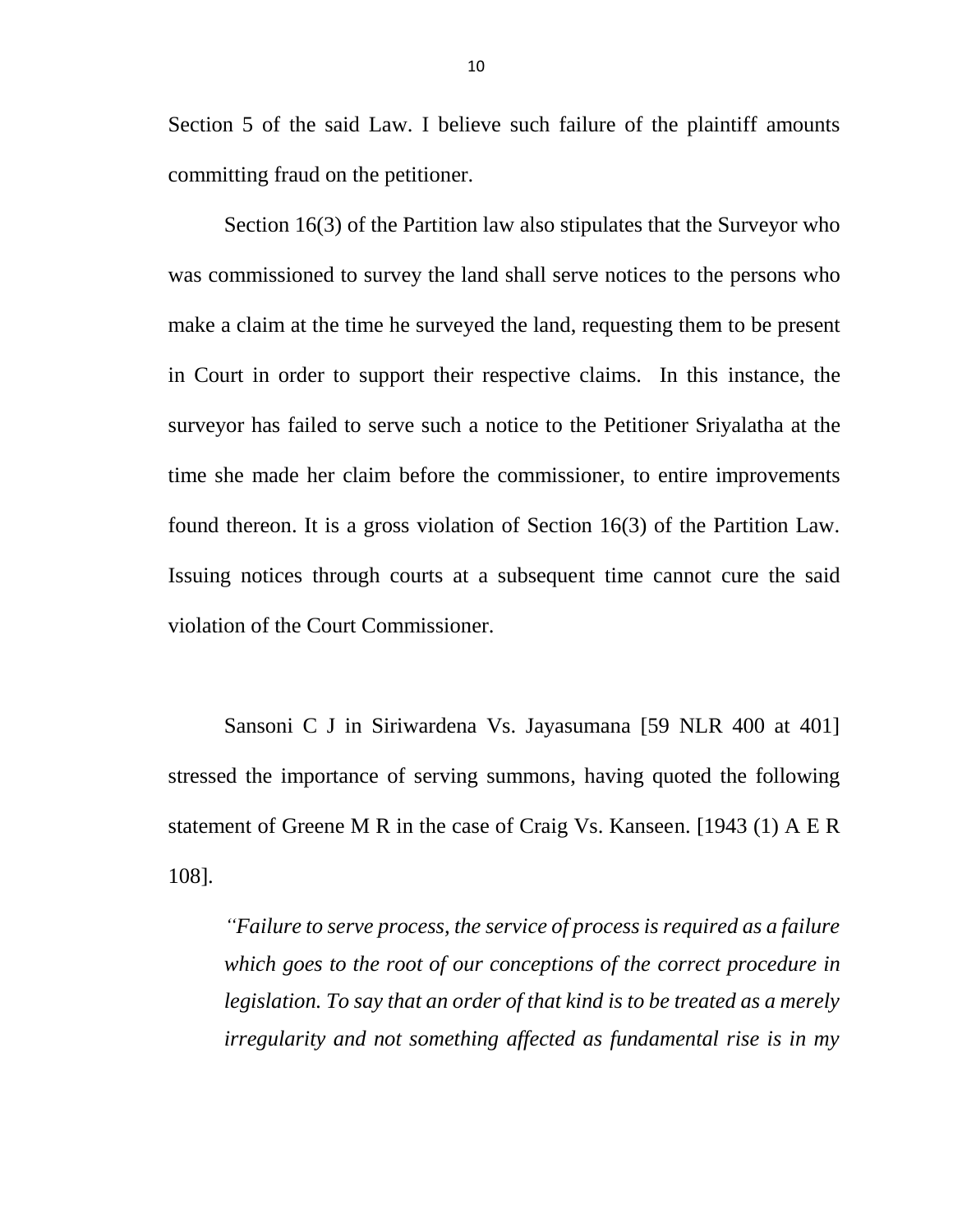*opinion that cannot be sustained. This failure also adds to many failures in this case."*

In the circumstances, it is clear that the plaintiff has failed to follow the procedure referred to in the Partition Law, which I have described as mandatory. Hence, this is a fit case for the appellate court to act under the proviso to Section 48(3) of the Partition law and then to make appropriate orders preventing any miscarriage of justice being caused to the petitioner Sriyalatha. It may have been the reason for the Court of Appeal to set aside the Interlocutory Decree entered by the learned District Judge though it is not recorded in those words.

In the circumstances, I am of the opinion that the learned District Judge has failed to consider the matters referred to hereinbefore in the manner as required by the Partition Law, when she made the Order refusing the application for intervention made by the Petitioner Sriyalatha in her Petition dated 20<sup>th</sup> May 1993. Accordingly, I do not see any error on the part of the Court of Appeal reversing the said judgment of the learned District Judge. For the reasons set out above, I affirm the Judgment dated  $29<sup>th</sup>$  November 2010 of the Court of Appeal. Learned District Judge is directed to comply with the